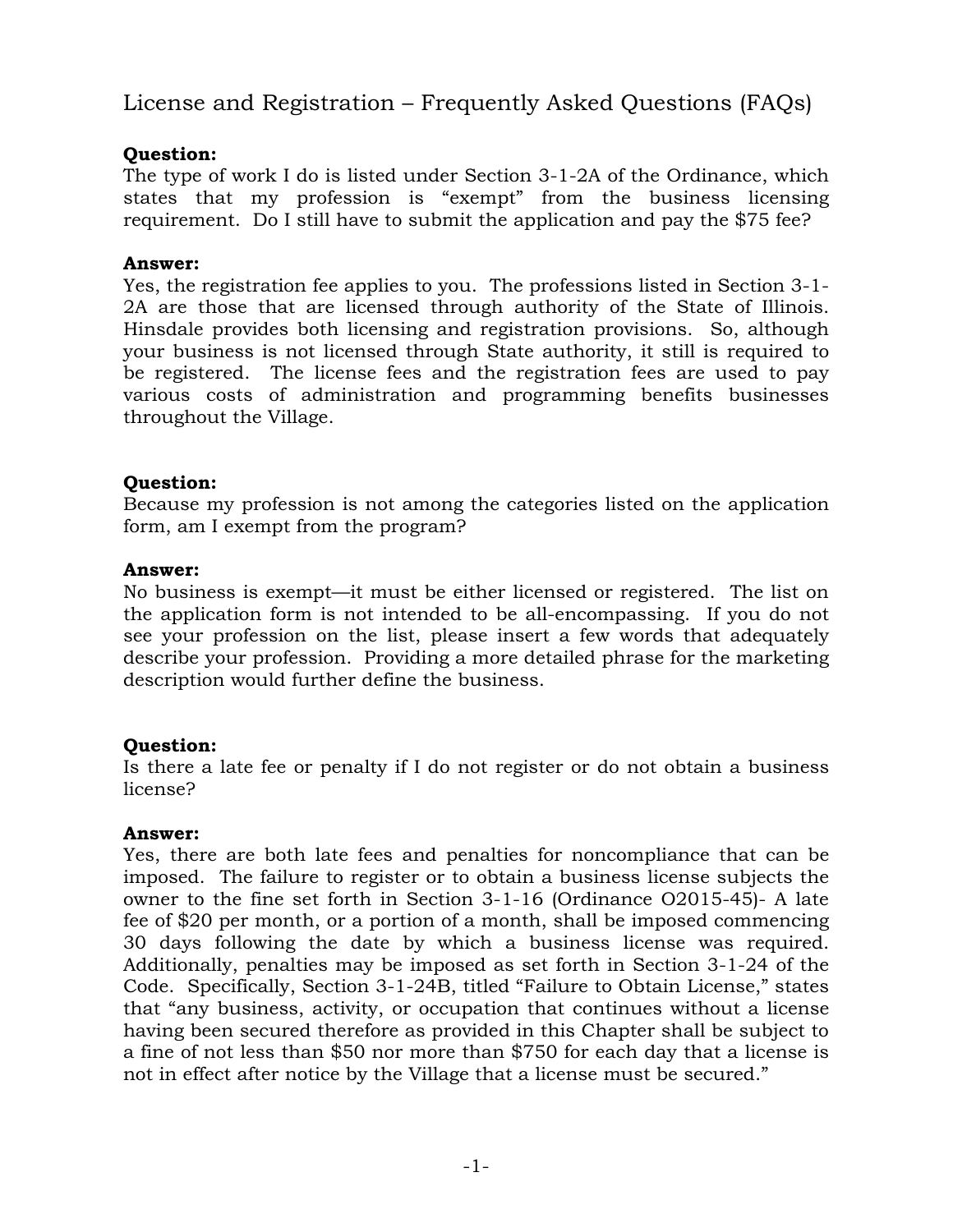### **Question:**

I tried to secure permits to build out a new space, but my application for the permit was denied. Can I get my permits without registering or obtaining a business license?

#### **Answer:**

No. Permits of any kind (such as building permits, sign permits, and the like) will not be issued, nor will a certificate of occupancy be issued, unless you have properly registered or licensed your business. Also, code inspections (such as building inspections and fire safety inspections) will not be conducted unless you have properly registered or licensed your business.

### **Question:**

I have never had to pay a license fee or a registration fee before. Why must I do so now?

#### **Answer:**

As stated in our original letter sent to all businesses within Hinsdale, the Village desires to protect and promote all of its businesses and professions. To do that, it is necessary for the Village to know what businesses and professions are located within the Village, where they are located, and generally how they are conducted. Also, for retail businesses and other businesses that are required to be licensed, the Village's mission is to promote and enhance those businesses and generally to encourage economic development that will be beneficial to those businesses and be reflective of Hinsdale's high quality of life. The Village analyzed other municipalities in the area when it developed its licensing and registration regulations, and the fee and regulations are consistent with those maintained in other communities.

#### **Question:**

Why does the application ask for information of a personal nature?

#### **Answer:**

The information requested in the application is similar to the information that is requested by other communities. The information is needed for the Village to be able to monitor sales tax receipts and to establish a database of the retail and service oriented professions throughout in the Village. All of the information of a personal nature will be kept confidential.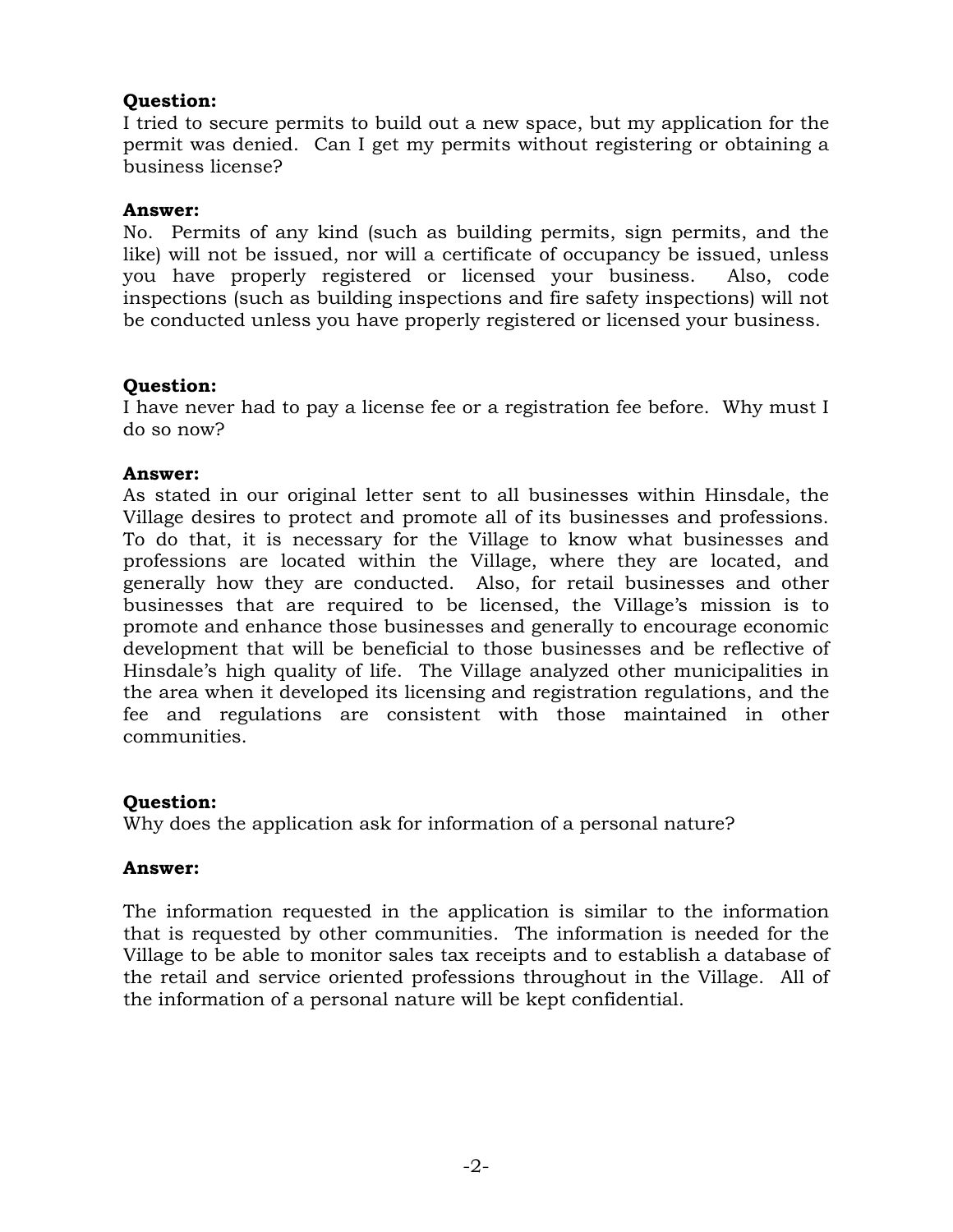### **Question:**

I have multiple business names, but basically it is really just one business. May I pay just one fee?

### **Answer:**

Each business, activity, or occupation must shall be registered or licensed. If there truly is only one profession or business being conducted, then only one fee will apply. That determination depends on such factors as ownership and structure of operations. If, for example you have a holding corporation and three limited liability corporations (LLCs) that have separate purposes (even if those purposes are interrelated, then you must register or obtain a license for each of the legal business entities.

### **Question:**

I have more than one Hinsdale office location for the same business. May I register just once or obtain just one license?

### **Answer:**

No, registration or a license is required for each business location. The only exceptions are if the buildings are physically connected or the buildings are located on the same lot or parcel.

### **Question:**

I make little or no money at my business. It is more like a hobby than like a real business. Do I still need to register or obtain a license?

### **Answer:**

Registration or licensing applies to all businesses, activities, and occupations regardless of the amount of revenue that is generated.

### **Question:**

I work out of my house. Do I still need to register or obtain a license?

### **Answer:**

It depends – The Village will no longer license home-based businesses. The Village defines a home-based business as a business, profession, occupation, or trade that 1. Is conducted for gain or support by a full time occupant of a dwelling unit; and 2. Is incidental and secondary to the use of such dwelling unit for dwelling purposes; and 3. Does not change the essential residential character of such dwelling unit. If you operate your business only from your Hinsdale residence, you are not required to complete this application form unless you employ more than 1 employee. However, to ensure our records are updated, please email the Village and let